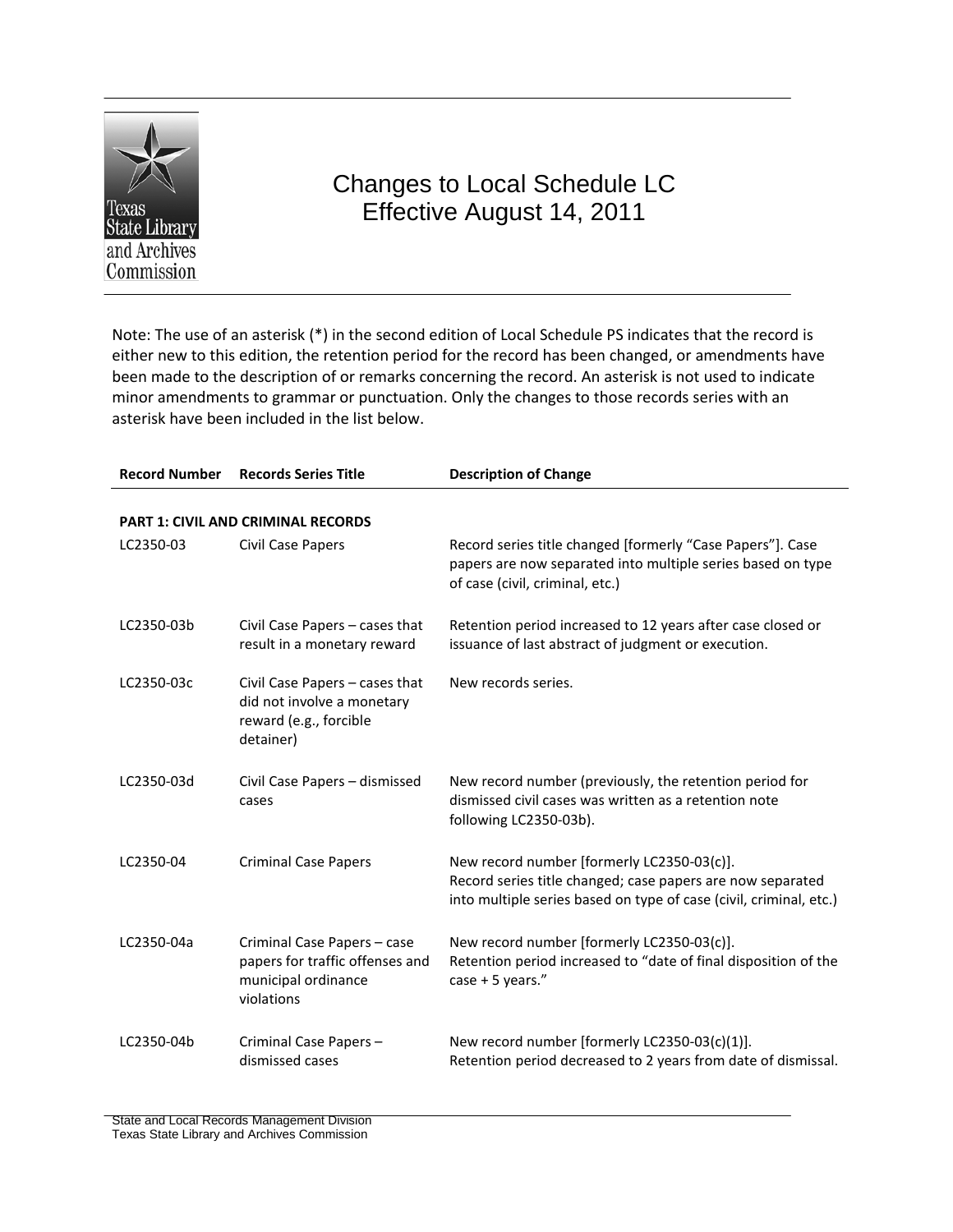| LC2350-04c | Criminal Case Papers - un-<br>served arrest warrants                                                      | New record number [formerly LC2350-03(c)(2)].                                                                            |
|------------|-----------------------------------------------------------------------------------------------------------|--------------------------------------------------------------------------------------------------------------------------|
| LC2350-04d | Criminal Case Papers -<br>examining trial case papers                                                     | New record number [formerly LC2350-03(c)(4)].                                                                            |
| LC2350-05  | Parking and Pedestrian<br><b>Violation Tickets</b>                                                        | New record number [formerly LC2350-03(c)(3)].                                                                            |
| LC2350-06  | <b>Dockets and Docket Sheets</b>                                                                          | New record number [formerly LC2350-04]. Series divided into<br>multiple subseries based on types of docket/docket sheet. |
| LC2350-06a | Dockets and Docket Sheets-<br>civil docket                                                                | New record number [formerly LC2350-04(a)].                                                                               |
| LC2350-06b | Dockets and Docket Sheets-<br>criminal docket                                                             | New record number [formerly LC2350-04(b)].                                                                               |
| LC2350-06c | Dockets and Docket Sheets-<br>civil and criminal docket<br>(when both are recorded in a<br>single volume) | New record number [formerly LC2350-04(c)].                                                                               |
| LC2350-06d | Dockets and Docket Sheets-<br>administrative hearing docket                                               | New record number [formerly LC2350-04(d)].                                                                               |
| LC2350-06e | Dockets and Docket Sheets-<br>execution docket                                                            | New record number [formerly LC2350-04(e)].                                                                               |
| LC2350-06f | Dockets and Docket Sheets-<br>examining trial docket                                                      | New record number [formerly LC2350-04(f)].                                                                               |
| LC2350-06g | Dockets and Docket Sheets-<br>call dockets, docket sheets, or<br>any preliminary version                  | New record number [formerly LC2350-04(g)].                                                                               |
| LC2350-07  | Fee Books                                                                                                 | New record number [formerly LC2350-05].                                                                                  |
| LC2350-08  | <b>Jury Records</b>                                                                                       | New record number [formerly LC2350-06].                                                                                  |
| LC2350-08c | Jury Records-<br>returned/undeliverable jury<br>summonses                                                 | New records series.                                                                                                      |
| LC2350-09  | Process Logs/Process<br>Registers                                                                         | New record number [formerly LC2350-07].                                                                                  |
| LC2350-10  | Reports to State Agencies                                                                                 | New record number [formerly LC2350-08].                                                                                  |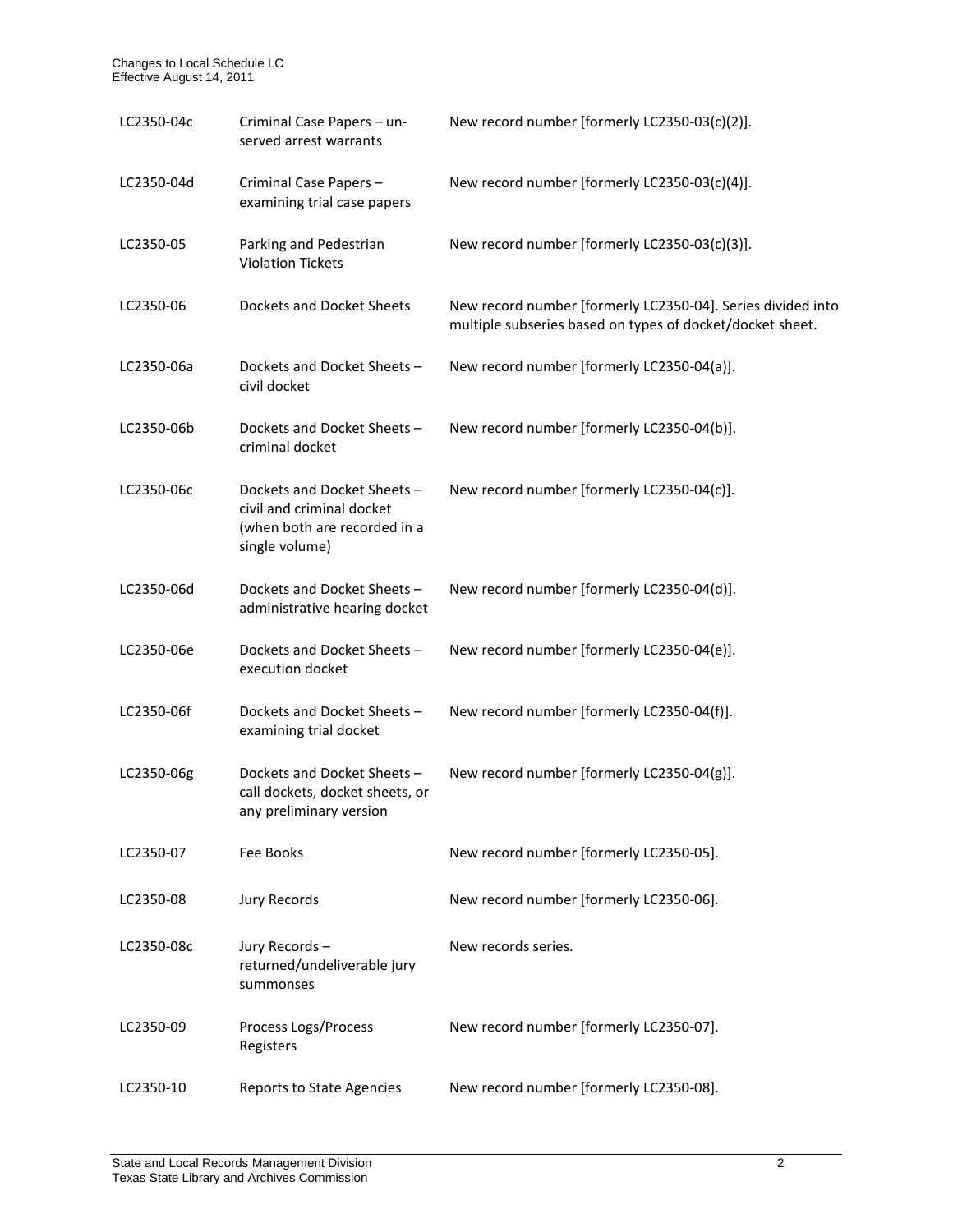| LC2350-10a                     | Reports to State Agencies -<br><b>Texas Judicial Council</b>                       | New record number [formerly LC2350-08(a)].                                                                                                      |  |  |
|--------------------------------|------------------------------------------------------------------------------------|-------------------------------------------------------------------------------------------------------------------------------------------------|--|--|
| LC2350-10b                     | Reports to State Agencies -<br>motor carrier weight<br>convictions                 | New records series.                                                                                                                             |  |  |
| LC2350-10c                     | Reports to State Agencies -<br>reports submitted to<br>Department of Public Safety | New record number [formerly LC2350-08(c)].                                                                                                      |  |  |
| LC2350-11                      | <b>Witness Record</b>                                                              | New record number [formerly LC2350-09].                                                                                                         |  |  |
| <b>PART 2: INQUEST RECORDS</b> |                                                                                    |                                                                                                                                                 |  |  |
| LC2375-01a                     | Fire Inquest Records                                                               | Retention Note added; permanent retention of case papers is<br>now required if the information is not documented in a<br>docket or record book. |  |  |
| LC2375-02c                     | Inquest Records – reports to<br>Department of State Health<br><b>Services</b>      | New records series.                                                                                                                             |  |  |
| LC2375-03                      | Unidentified Body<br>Information                                                   | New records series.                                                                                                                             |  |  |

## **PART 3: VITAL STATISTICS RECORDS**

**New retention note added to introduction:** c) The permanent retention period established in this schedule and by law for item numbers LC2400-01, LC2400-02, and LC2400-04 is not required for those local registrars who choose to follow the option permitted by Section 191.026(e), provided they do so in accordance with procedures developed by the Vital Statistics Unit of the Texas Department of State Health Services to implement the section.

| LC2400-03                                  | <b>Burial Transit Permit Records</b>                                                 | Retention period increased to 3 years.                                                  |  |  |
|--------------------------------------------|--------------------------------------------------------------------------------------|-----------------------------------------------------------------------------------------|--|--|
| LC2400-05b                                 | Disinterment Record – permit<br>applications                                         | Retention period decreased to "destroy at option"; record<br>determined to be obsolete. |  |  |
| LC2400-08                                  | Record of Issuance of Certified<br>Copies or Abstracts of Birth<br>and Death Records | New record series.                                                                      |  |  |
| <b>PART 5: JUVENILE RECORDS (NEW PART)</b> |                                                                                      |                                                                                         |  |  |
| LC2450-01                                  | Video Recordings (Juvenile<br>Detention Hearings)                                    | New records series.                                                                     |  |  |
| LC2450-02                                  | Report on Juvenile<br>Delinguency Records<br>(Informal Disposition Cases)            | New records series.                                                                     |  |  |